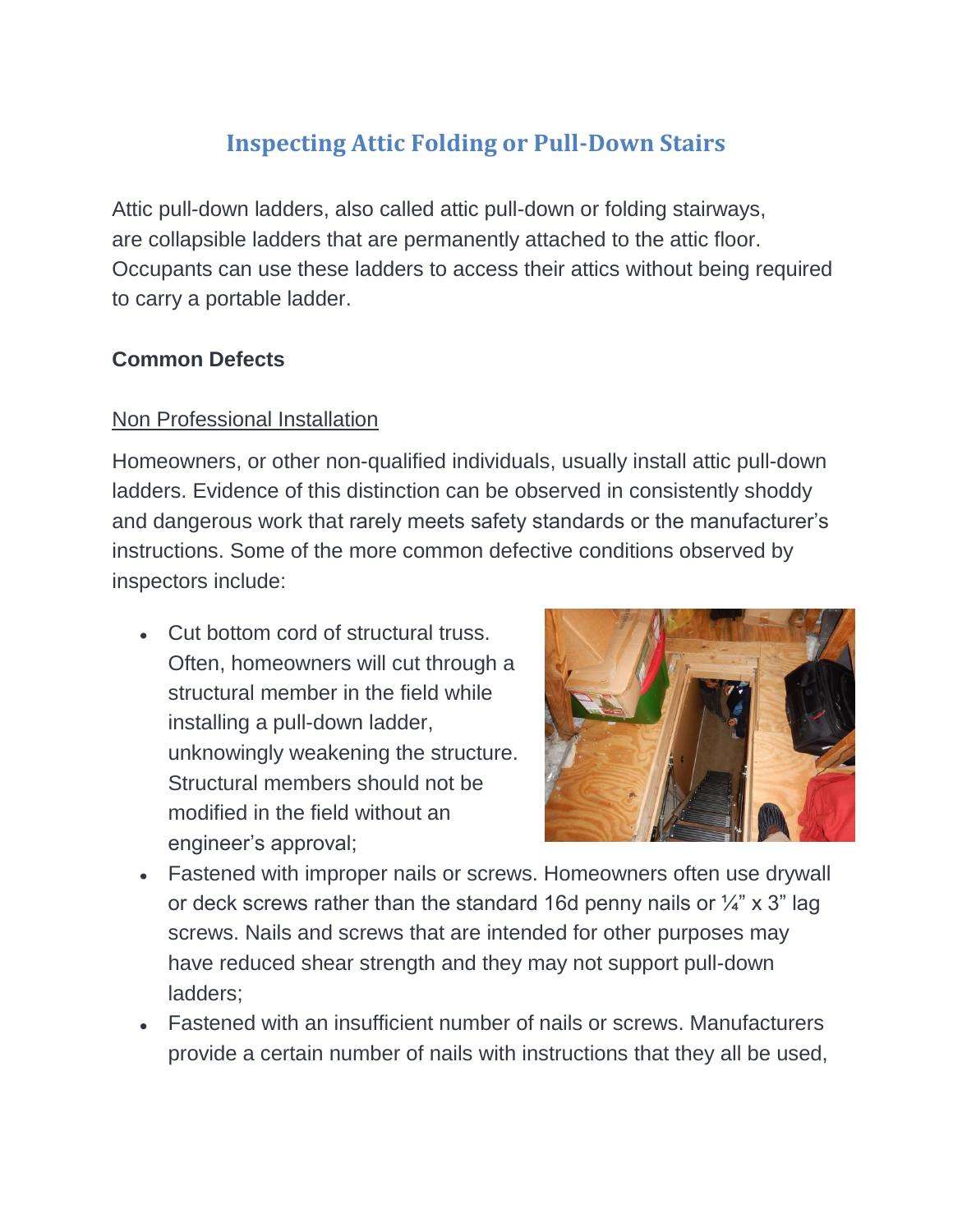and they probably do this for a good reason. Inspectors should be wary of "place nail here" notices that are nowhere near any nails;

Attic pull-down ladders are cut too short or are too long. Stairs should reach the floor and not hang. The gaps at the joints should be flush



and not open. Stairs that are too long will put pressure at the joint/folding hinge and result in cracking of the assembly.

Additions, repairs or other modifications to the stairs.

## Wear and Tear

On older homes or homes where the attic stairs are frequently used look for signs of wear and damage. These stairs are not made to be used on a regular basis and this can lead to premature failure or abnormal wear and tear.

Check the stair springs and main hinge mechanisms, look for risk of breaking springs or hinge part that strike the user or stairs when they are pulled down.

Other wear and tear conditions to check for are:

- Bent Stair arm parts
- Loose rivets securing the hinged pulldowns to the frame
- Springs not staying on the spring carrier
- Spring arms that are loose and do not remain parallel to the hinge and frame.
- Always check for loose, missing bolts or other hardware at all hinge points.



This hinge arm is bent, which causes rubbing between the parts and excess stress on the hinge. The arms can be bent in such a way that the stairs cannot be easily opened or closed. This damage can cause failure of the stairs.

Cracked or otherwise damaged stairs or stair rails, especially on wooden stairs and ladders.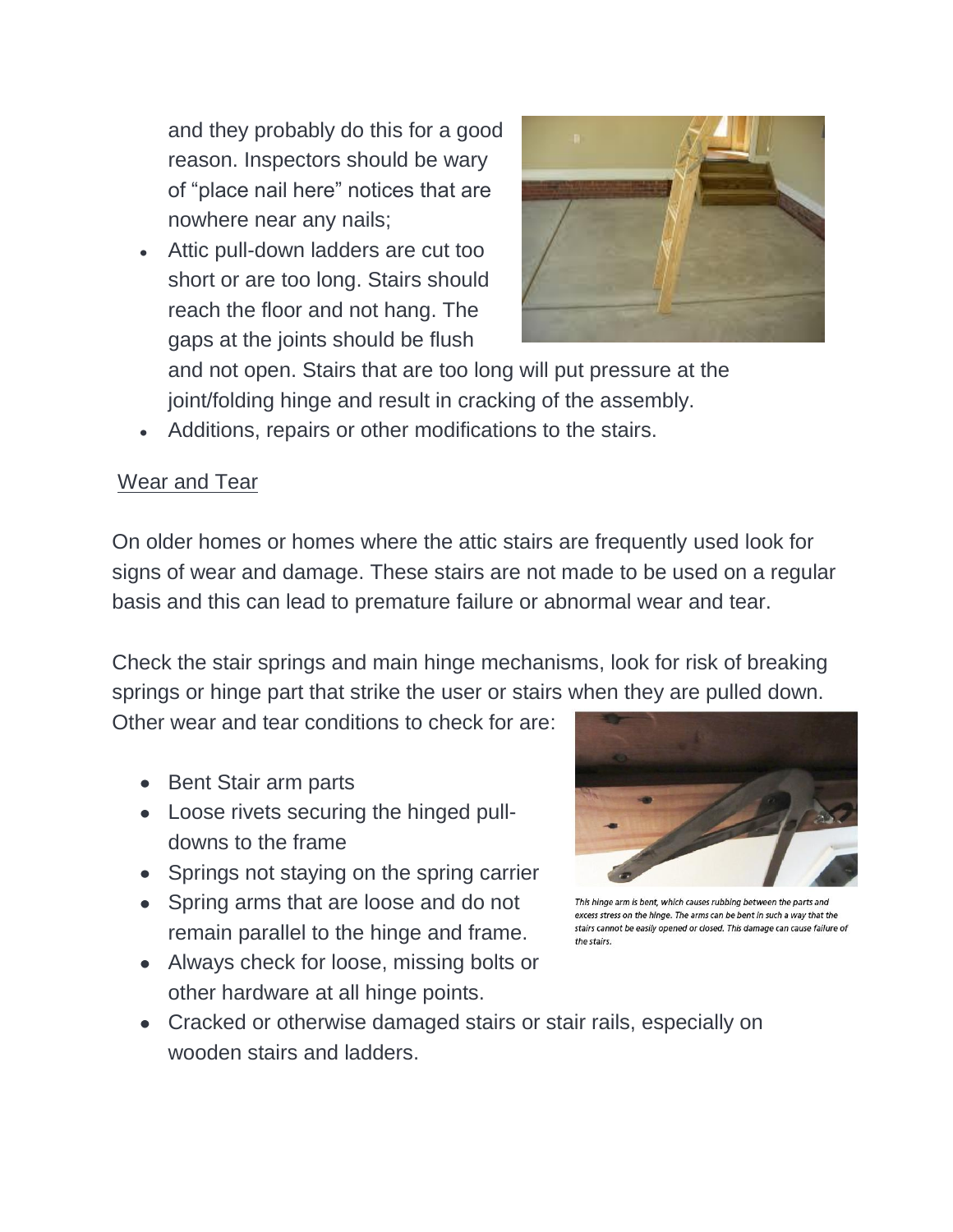#### Location

Check where the stairs are located/installed many retrofitted stairs are installed in an unsafe location or can impact the function of the space or use of the stairs. Commonly seen location issues are

- Attic stairs installed over an existing stairway or fold down onto and existing stairwell.
- Attic stairs installed in a garage can compromise the fire barrier rating of the garage ceiling.
- Check for potential interference with appliances, such as, washers/dryers or other items like doors and cabinets



Make sure there is a properly sized and secure attic decking at the top and sides of the stairs to step on too.

#### Use Caution

Always use caution when opening pull down stairs and ladders. Typical hazards include:

- Items may be stored on the stairs/ladder and could un-expectantly fall when the door is opened
- The stairs/ladder may be covered with blown insulation
- Other debris from roofing or other repair activities may be present and fall when opened.
- Insulation stuffed between the stairs can imped safe use of the stairs
- When in an older home you may encounter a pull down ladder. These use a system of pulleys, cables, balances and latches to secure and operate the ladder. Use caution when opening as the ladder may not be latched or the balance mechanism is defective and the ladder could slide down quickly and unexpectedly.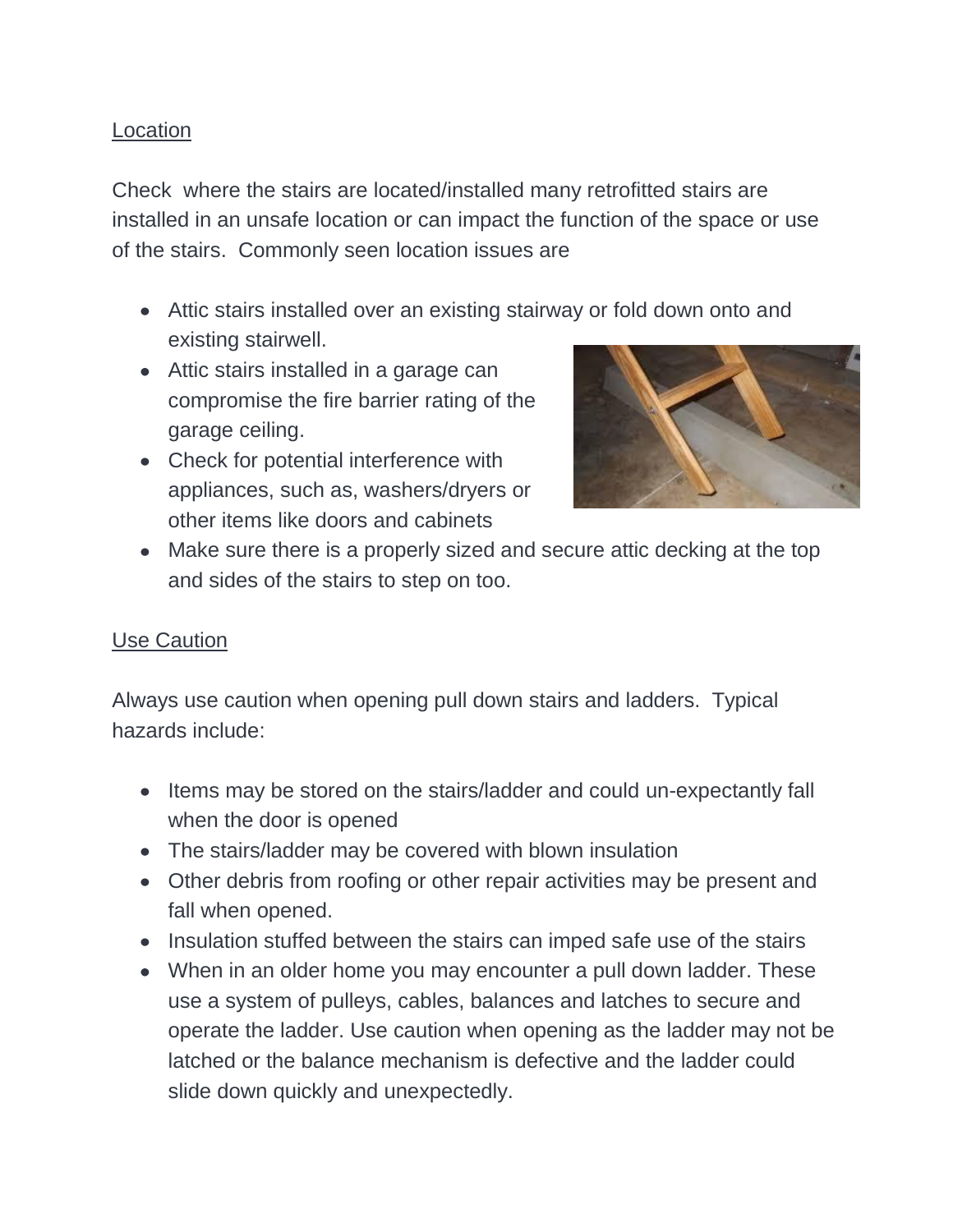- If you feel the stairs are unsafe you do not have to use them or enter the space. You may use your step or extension ladder to enter the attic if desired. If you did not enter the attic remember to note this limitation in your report.
- Most stair assemblies are load rated so don't exceed the rated load and never allow more than one person at a time on the stairs.
- Always be aware of the opening when you are in the attic as all it takes is one step backwards to fall through the opening.

#### Energy and Insulation

- All units should fully close and not have any significant gaps or voids. This could indicate broken springs or other damaged hardware
- Newer installation must be insulated to meet the energy



code. Usually the insulation is built into the cover and the "R" or "U" factor is labeled on the stairs. Most will have a rubber seal around the edge of the frame.

- Some units will have an zippered insulated cover or "Attic Tent"
- Stairs in many houses (especially older ones) are not likely to be weather-stripped and/or insulated. An uninsulated attic hatch allows air from the attic to flow freely into the home, which may cause the heating or cooling system to run overtime. You can suggest the addition of an attic hatch cover box can be installed to increase energy savings;

### **Tips that inspectors can pass on to their clients:**

Do not allow children to enter the attic through an attic access. The lanyard attached to the attic stairs should be short enough that children